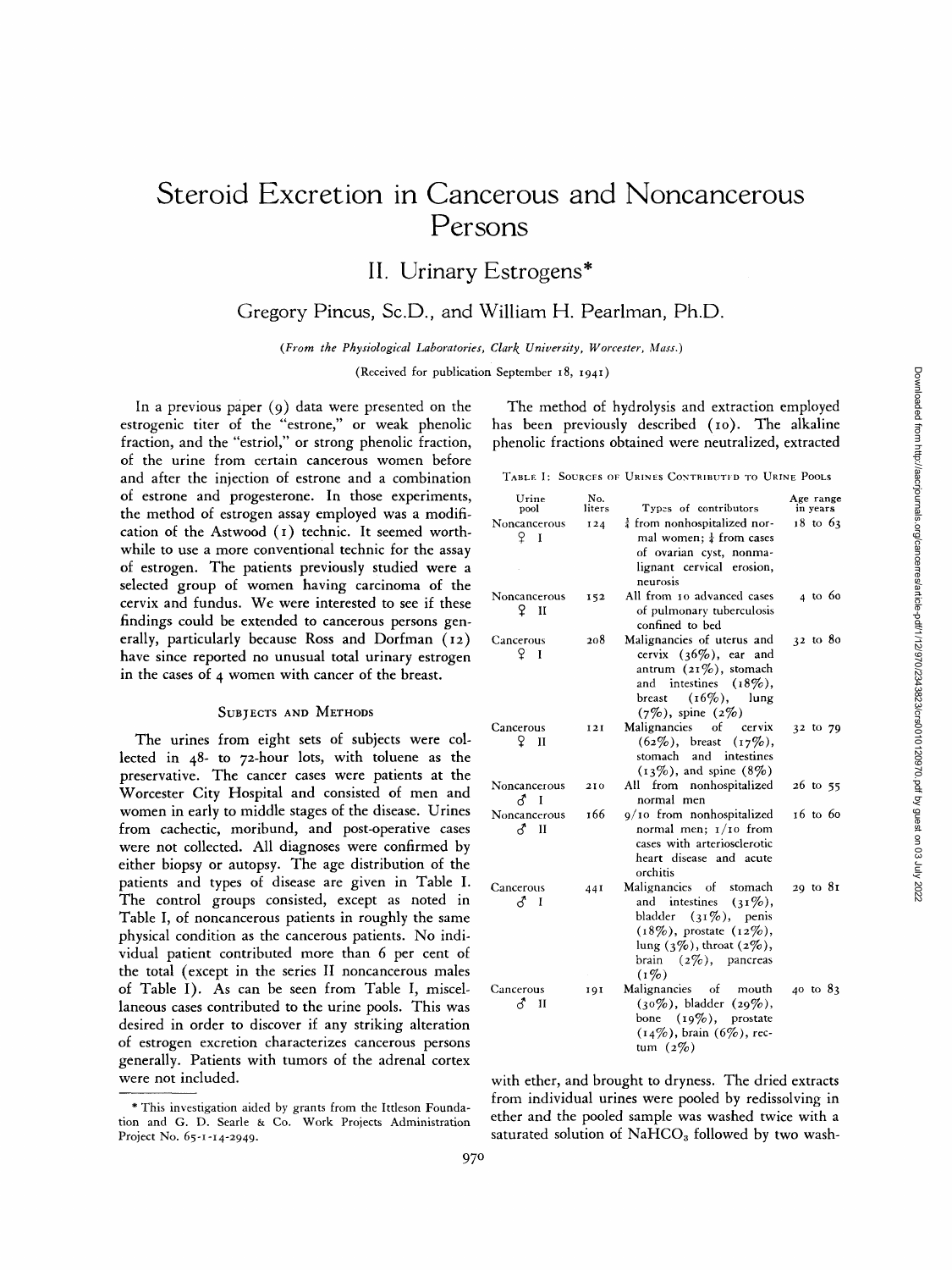ings with distilled water. Ketonic material was removed by the use of the Girard reagent  $(7)$ . The remaining nonketonic fraction was separated into weak phenolic and strong phenolic fractions by the method of Cohen and Marrian (3). Urinary estrone should be contained in the ketonic fraction since estrone is the only ketonic estrogen that has been isolated from human urines. Estradiol is the probable estrogen in the nonketonic weak phenolic fraction (io) and estriol in the nonketonic strong phenolic fraction (3).

All assays were conducted on spayed female rats. Our routine procedure involves injection of estrogen in 3 subcutaneous injections, 4 hours apart, once every 5 days. Only those animals showing positive vaginal smears at 48 hours after the first injection are employed for assay purposes at the succeeding injection period. Negative animals are primed by the injection

reversed in the case of the men's urines (Table II, column 6); (b) the strong phenolic nonketonic fractions show uniformly more activity in the noncancerous women's urines (Table II, column 5); (c) the weak phenolic nonketonic fractions of the cancerous men's urines are uniformly of higher titer than the same fractions from the urines of noncancerous men (Table II, column 4). Within the individual series other differences appear. Thus in series I the ketonic fraction of the urines of noncancerous women has about 6 times the activity of the same fraction from the urines of cancerous women (Table II, column 2). This large difference is markedly reduced in series II in which comparison is made between urines from tuberculous and cancerous women. Again, the titers of the nonketonic phenolic fractions of the women's urines do not differ significantly in the two series

TABLE II: THE ESTROGENIC TITER OF VARIOUS PHENOLIC FRACTIONS OF POOLED URINE SAMPLES \*

| Type of subjects<br>Series            | Total phenolic<br>r.u. per liter | Ketonic<br>phenolic<br>(estrone)<br>r.u. per liter | Nonketonic<br>phenolic<br>r.u. per liter | Nonketonic<br>weak phenolic<br>(estradiol)<br>r.u. per liter | Nonketonic<br>strong phenolic<br>(estriol)<br>r.u. per liter | Sum of assays<br>of $2, 4,$ and 5<br>r.u. per liter |
|---------------------------------------|----------------------------------|----------------------------------------------------|------------------------------------------|--------------------------------------------------------------|--------------------------------------------------------------|-----------------------------------------------------|
| Noncancerous $9 \ldots 1$             | .                                | 1.13 $\pm$ 0.11                                    | $2.56 \pm 0.31$                          | $2.98 \pm 0.33$                                              | $0.83 \pm 0.10$                                              | 4.94                                                |
| Cancerous $9 \ldots \ldots \ldots$ I  | .                                | $0.19 \pm 0.02$                                    | $2.85 \pm 0.23$                          | $0.75 \pm 0.09$                                              | $0.35 \pm 0.04$                                              | 1.29                                                |
| Noncancerous $9 \ldots \ldots \ldots$ | $2.35 \pm 0.29$                  | $0.21 \pm 0.02$                                    | 1.15 $\pm$ 0.13                          | $0.57 \pm 0.05$                                              | $0.68 \pm 0.08$                                              | 1.46                                                |
| Cancerous $9 \ldots \ldots \ldots$ II | $2.06 \pm 0.20$                  | $0.16 \pm 0.01$                                    | $1.30 \pm 0.14$                          | $0.30 \pm 0.03$                                              | $0.28 \pm 0.03$                                              | 0.74                                                |
| Noncancerous $\vec{d}$ I              | .                                | $0.39 \pm 0.04$                                    | $1.93 \pm 0.23$                          | $0.17 \pm 0.02$                                              | $0.28 \pm 0.03$                                              | 0.84                                                |
| Cancerous $\delta$ I                  | .                                | $0.33 \pm 0.02$                                    | $2.22 \pm 0.26$                          | $0.74 \pm 0.08$                                              | $0.42 \pm 0.05$                                              | 1.49                                                |
| Noncancerous $\sigma$ II              | $2.16 \pm 0.26$                  | $0.35 \pm 0.04$                                    | $1.26 \pm 0.13$                          | $0.48 \pm 0.04$                                              | $0.16 \pm 0.02$                                              | 0.00                                                |
| Cancerous $\delta$ II                 | $1.71 \pm 0.19$                  | $0.32 \pm 0.04$                                    | $2.18 \pm 0.26$                          | $1.09 \pm 0.11$                                              | $0.28 \pm 0.02$                                              | 1.60                                                |

\* The standard errors for each value given are calculated from the formula  $S.E. = \pm \sqrt{\frac{p \cdot q}{n}}$  where  $p =$  the per cent positive smears, and n the number of animals.

of a total of 1.5  $\gamma$  estrone in the 3 injections. Animals which show negative smears after two primings are discarded. By this method with our strain of animals I rat unit (50 per cent positive) is equal to I  $\mu$ gm. of estrone,  $\bar{1}$   $\mu$ gm. of estriol, and 0.12  $\mu$ gm. of estradiol. In practice we employ a minimum of i6 animals for an assay and attempt to approximate the 50 per cent point. All materials are dissolved in olive oil. Standard curves for estrone, estriol, and estradiol in olive oil were constructed using recrystallized materials of constant melting point. In the second set of four types of subject, aliquots of each fraction were assayed; in the first set no assay was made of the total phenolic material but of every separation thereafter (Table II). Results are expressed in estrogenic activity per liter.

#### **RESULTS**

The data on the various groups of subjects are summarized in Table II.

An inspection of these data clearly reveals the following differences: (a) the sum of the rat units of the three final fractions is higher in the noncancerous women than in the cancerous women; this is (Table II, column 3). But when these are separated into weak and strong phenolic fractions a higher titer is obtained for the extracts from noncancerous urines. Among the males' urines there is no significant difference between the titers of the ketonic fractions (Table II, column 2), the titers of the nonketonic fractions tend to be higher in the cancerous men (Table II, column 3), and further separation shows this difference even more strongly.

In Table III is a comparison between the titers of the total nonketonic material and the sum of the titers of weak phenolic and strong phenolic nonketonic fractions. These data indicate that the fractionation of the nonketonic extracts leads to an increase (Table III, series I) or no significant change (Table III, series II) in the estrogenic titers of noncancerous women, whereas the same extracts of cancerous women's urines show a decrease in titer. A similar decrease occurs on the fractionation of extracts of men's urines. This decrease appears to be restored on recombining the weak and strong phenolic fractions in their original proportions (Table III, noncancerous men, column i). This implies that the men and the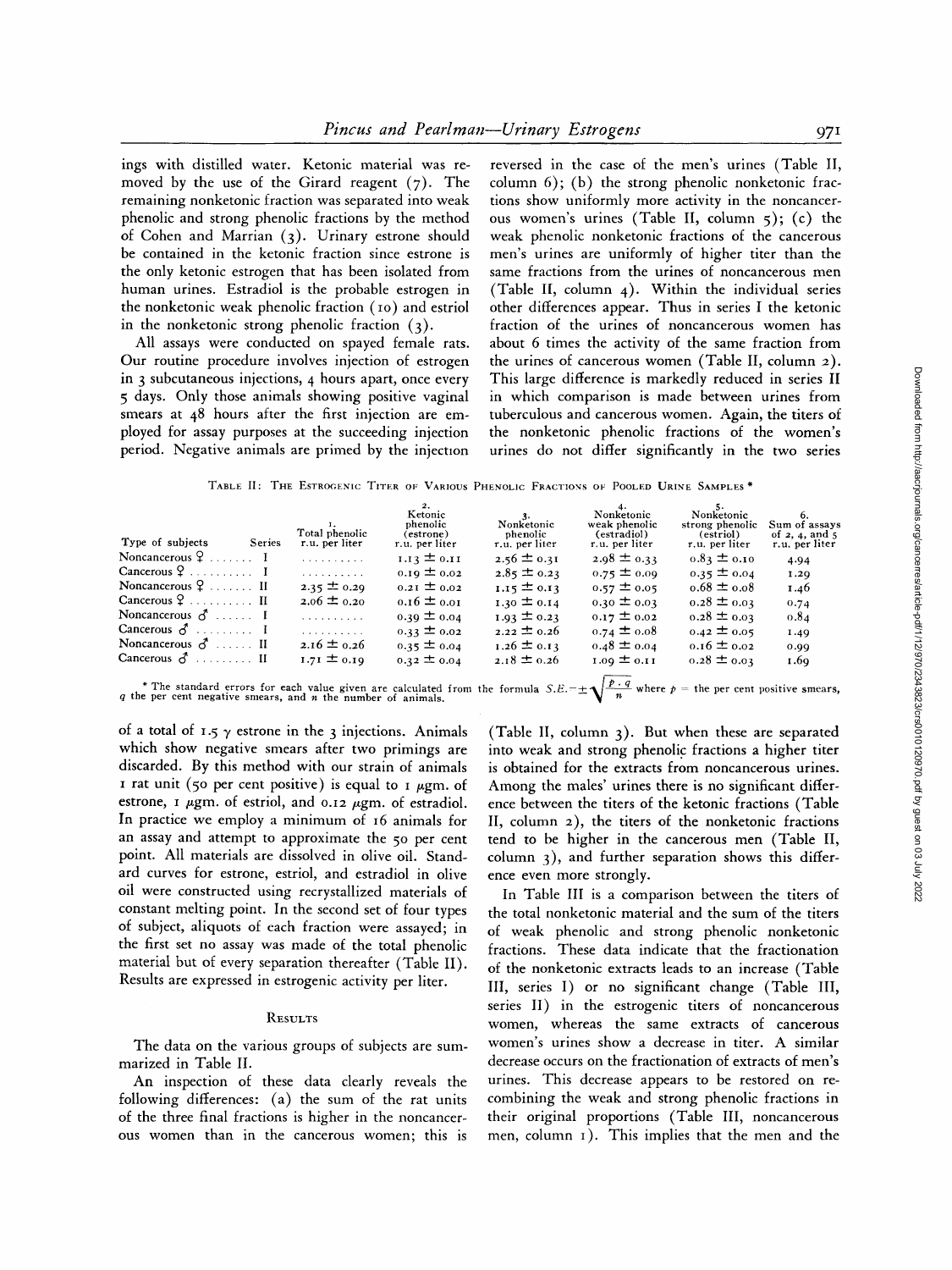noncancerous women excrete nonketonic materials which enhance the activity of certain urinary estrogens, and that these materials are fractionated by the Cohen and Marrian procedure; the noncancerous women, on the other hand, excrete no such substances, their urines containing, if anything, inhibitors of estrogenic activity. We have assayed various combinations of pure estradiol and estriol and find neither enhancement nor inhibition of activity.

TABLE III: A COMPARISON OF THE ESTROGENIC TITERS OF THE NONKETONIC EXTRACTS BEFORE AND AFTER SEPARATION INTO WEAK AND STRONG PHENOLIC FRACTIONS

| Type of subjects Series        | Ι.<br>Nonketonic<br>phenolic<br>r.u./liter | Nonketonic<br>weak<br>phenolic plus<br>nonketonic<br>strong<br>phenolic<br>r.u./liter | 3.<br>2 as<br>per cent<br>of 1 |
|--------------------------------|--------------------------------------------|---------------------------------------------------------------------------------------|--------------------------------|
| Noncancerous $9 \ldots 1$      | 2.56                                       | 3.81                                                                                  | 149                            |
| Cancerous $9 \ldots 1$         | 2.85                                       | 1.10                                                                                  | 39                             |
| Noncancerous $9 \ldots$ II     | 1.15                                       | 1.25                                                                                  | 109                            |
| Cancerous $9 \ldots \ldots$ II | 1.30                                       | 0.58                                                                                  | 45                             |
| Noncancerous $\vec{d}$ I       | $1.93(1.99)$ *                             | 0.45                                                                                  | 23                             |
| Cancerous $\delta$ I           | 2.22                                       | 1.16                                                                                  | 48                             |
| Noncancerous $\vec{d}$ II      | 1.26                                       | 0.64                                                                                  | 51                             |
| Cancerous $\delta$ II          | 2.18                                       | 1.37                                                                                  | 63                             |

\* The figure in parenthesis is the titer of the nonketonic fractions (weak and strong) upon recombination in the original proportions.

reverse occurs with the weak phenolic extracts. The 4o:i ratio reported for pure estriol is not obtained, being about  $5:1$  in one instance and  $13:1$  in another (Table IV, column  $_4$ ). There is no evidence in these partitions for the further removal of enhancing material, in fact the data on the strong phenolic fractions suggest that inhibitory material is removed particularly from the extracts of the urines of cancerous men. The higher titer of the strong phenolic fraction of cancerous men previously noted thus becomes even more marked. The recoveries from the weak phenolic fractions are nearly quantitative, since there is no statistically significant difference between the titers of the unfractionated material and the sum of the titers of the two fractions.

### **DISCUSSION**

The data of this paper are presented as indicative merely of possible modes of estrogen metabolism in cancerous persons generally. The differences in estrogen excretion noted may not be due to the presence of malignancies in the cancer subjects. We note first of all that most of our control groups contain on the average somewhat younger persons and a larger proportion of "healthy" individuals. Among the women

TABLE IV: THE PARTITIONING OF THE ESTROGENIC ACTIVITY OF CERTAIN NONKETONIC URINE FRACTIONS BETWEEN BENZENE AND 0.3 M NA<sub>2</sub>CO<sub>3</sub>

| Type of subjects      | <b>Series</b> | Fraction<br>partitioned                     | Titer before<br>partitioning<br>r.u./liter | $Na_2CO_3$<br>fraction<br>r.u./liter | Benzene<br>fraction<br>r.u./liter | Per cent of<br>activity in<br>Na <sub>2</sub> CO <sub>3</sub><br>fraction 2<br>as per cent<br>of $2$ and $3$ |
|-----------------------|---------------|---------------------------------------------|--------------------------------------------|--------------------------------------|-----------------------------------|--------------------------------------------------------------------------------------------------------------|
| Noncancerous $\sigma$ |               | Strong phenolic $\ldots \ldots \ldots$ 0.28 |                                            | 0.35                                 | $\cdots$                          | $\cdot$ $\cdot$                                                                                              |
| Cancerous $\delta$    |               | Strong phenolic $\ldots \ldots \ldots$ 0.42 |                                            | 0.60                                 | 0.12                              | 83                                                                                                           |
| Cancerous $\delta$    |               | Strong phenolic $\ldots \ldots \ldots$ 0.28 |                                            | 0.83                                 | 0.06                              | 93                                                                                                           |
| Cancerous $\delta$    |               | Weak phenolic $\ldots \ldots \ldots$ 0.74   |                                            | 0,20                                 | 0.74                              | 2I                                                                                                           |
| Noncancerous $\Omega$ |               | Weak phenolic $\ldots \ldots \ldots$ 2.98   |                                            | 0.21                                 | 2.45                              |                                                                                                              |

This evidence for the presence of inhibitory and enhancing materials led us to attempt a further purification of certain of these urine fractions. We observed that the strong phenolic nonketonic extracts contained large amounts of tarry materials having a cresol-like odor. It has recently been reported (I5) that estriol, the presumably native estrogen of these fractions, may be extracted from benzene solution by 0.3 M  $Na<sub>2</sub>CO<sub>3</sub>$ . By this method 40 parts of estriol are partitioned into the  $Na<sub>2</sub>CO<sub>3</sub>$  solution to I part in the benzene. We have applied this partitioning to three strong phenolic and two weak phenolic nonketonic fractions. The result was a notable segregation of most of the tarry material into the benzene fraction. The data on estrogenic activity (Table II) accords roughly with expectation; *i.e.,* most of the activity of the strong phenolic extracts is found in the  $Na<sub>2</sub>CO<sub>3</sub>$  fraction whereas the

a somewhat higher proportion of postmenopausal ages is included in the cancerous group. This would imply that we must ascribe to differences in age and physical condition the three clear-cut differences noted; *i.e.,*  decrease in the sums of the titers of the three principal fractions in cancerous women and an increase in cancerous men, higher "estriol" titers in noncancerous women's urines, and higher "estradiol" titers in cancerous men's urines. We can understand this in the case of the women wherein a decrease of estrogen excretion with illness and age is implied, but the opposite implication in the men is striking.

We should note, too, that the differences observed may be ascribable either to "normal" variations in estrogen excretion or variations in the assays themselves. The latter we may discount since our standard data have been repeatedly checked without finding sig-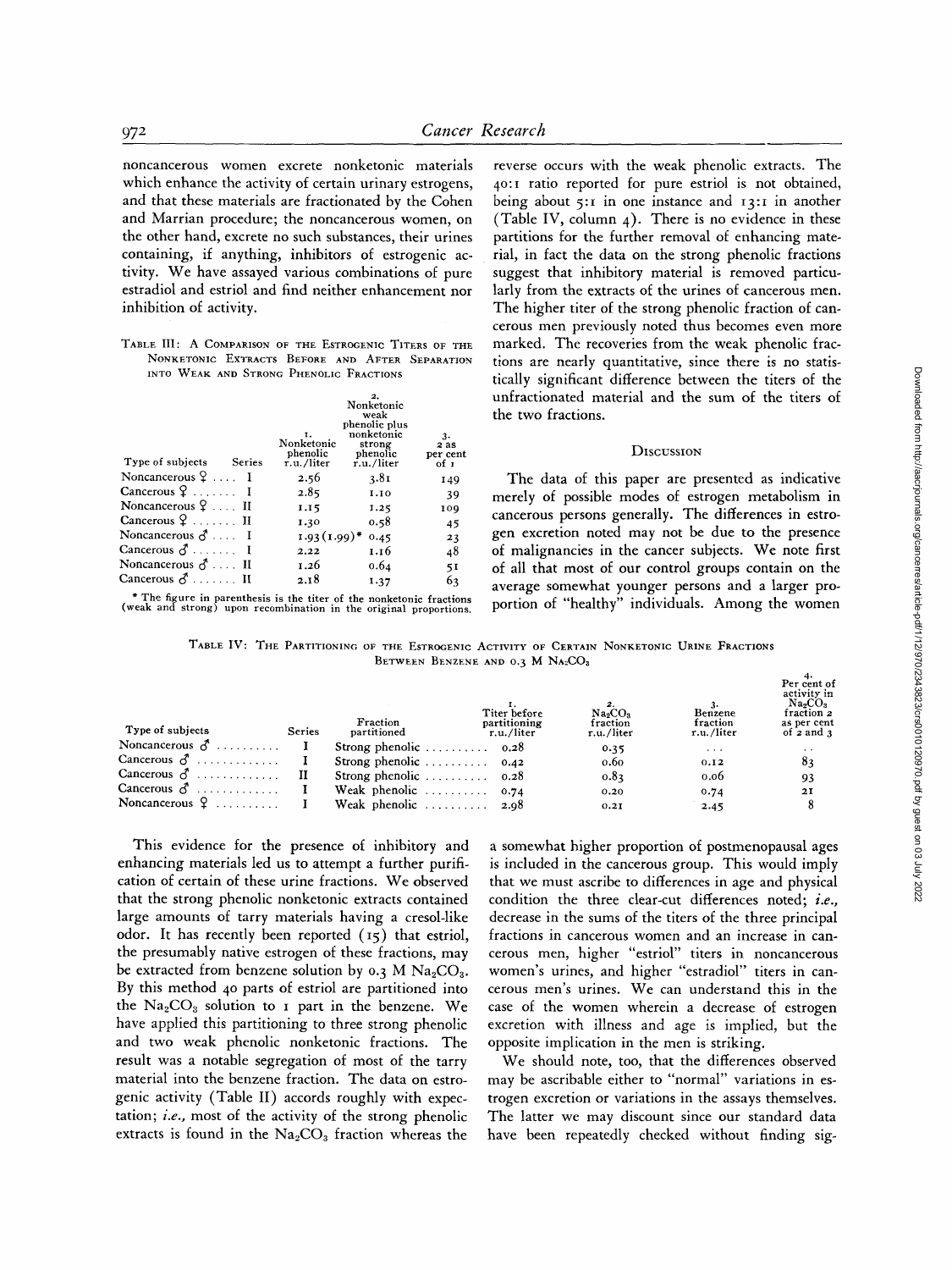nificant departures from expectation. The former we think is well covered by the quantities of starting material employed, the smallest urine pool (I2I liters in series II, cancerous females) represents roughly ioo days' excretion of a single individual. The titers in series I and series II are, all things considered, in quite good accord. The exception is in series II where the various fractions of women's urines have lower titers than in series I, especially in the control group of tuberculous women. These latter were chosen as contributors purposely in order to obtain specimens from "very sick" persons. They were all confined to bed in very advanced stages of pulmonary tuberculosis. Even these women show the characteristic differences noted.

Finally, the peculiarities of these data, as those on all pooled urines, may be due to the inclusion in the urine pools of certain pathological individuals whose markedly abnormal estrogen excretion might change the general picture. The consistency in the outstanding differences from series to series would militate against this.

It is clear that if the observed peculiarities in estrogen excretion are ascribable to the cancerous condition of the subjects further investigation is required. Primarily, a checking of individual cases seems mandatory. The previous publication cited (9) represented such an attempt in a limited group of special cases. The chief difference between those data and the present study is an apparent lower titer in estrogenic activity in our pooled urines. We ascribe this difference in part to the difference in method of assay employed for we have found (unpublished data) that with urine extracts, particularly from cancerous persons, the Astwood method gives titers  $\frac{1}{3}$  to 3 times as high as the spayed rat test. In other words, the immature rat uterus is more sensitive to "enhancing" materials than the spayed rat vagina.

The absolute levels of estrogen output obtained conform roughly to those reported by previous investigators. In women with cancer of the breast, Ross and Dorfman (12) obtained values varying from less than  $1.7$  to  $33.3$   $\mu$ gm. equivalent of estrone per day. Smith and Smith (13) have obtained somewhat higher values at most stages of the menstrual cycle in normal women, as have Dingemanse and Laqueur (5) in an individual woman's cycles. The latter find a ratio of ketonic to nonketonic estrogenic activity of  $I:I$ during the catamenia and of 1:2 during the intermenstrual period, whereas Smith and Smith find no estrone during bleeding and a ratio of about i :2 during the intermenstrual period. In our own data the ratios for the noncancerous women's urines are: series I, i:2.3; series II, I:5.5; for the cancerous women these ratios are: series I,  $1:15.0$ ; and II,  $1:8.1$ . In the men's urines we find the following ratios of activities in the

ketonic and nonketonic fractions: noncancerous men, I, i:4.9; *II,* I:3.6; cancerous men, I, 1:6.7; II, i:6.8. Dingemanse, Laqueur, and Miihlbock (6) report that  $\frac{1}{2}$  to  $\frac{1}{2}$  of the estrogenic activity of pooled normal male urine is in the ketonic fraction. They find an average of  $\gamma$   $\mu$ gm. of estrone equivalent per liter of total estrogenic activity. Later Dingemanse and Laqueur (4) report 2 to 27  $\mu$ gm. equivalent per liter in men with testicular lesions other than chorionepithelioma.

The age grouping in both our men's and women's series included older persons than those reported by the various investigators cited and probably accounts for the somewhat lower values we obtained.

The definite indications that we obtained of the presence of estriol and estradiol in men's urines is, we believe, notable. Estrone is the only estrogen that has been isolated from the urine of normal men (6). The probable presence of estradiol is indicated by its isolation from testis tissue (2). But the possible origin of estriol is obscure since estriol has not been isolated from male tissue or organs. The concept of estriol as a product of estrone metabolism in the female (11, 13, i4) will require elaboration if estriol is derived from estrone in the male.

Finally, it is evident that a determination of "total" estrogenic activity is far from informative concerning estrogen metabolism. Thus our assays of the total phenolic material in series II give no statistically significant differences between the activity of extracts from the cancerous and noncancerous patients. Yet fractionation discloses several clear differences.

#### **SUMMARY**

Pooled urines from 2 sets each of cancerous and noncancerous men and women were separated into three principal phenolic fractions containing presumably estrone, estradiol, and estriol. Bioassay of each fraction was performed, and it was found that (a) the sum of the estrogenic activity of the three fractions was higher in the noncancerous women's urines than in urine from cancerous women; (b) this was reversed in the case of the men's urines because of the higher titers of the nonketonic fractions; (c) the "estriol" fraction of noncancerous women's urines had a higher titer than the same fraction from cancerous women's urines; (d) the "estradiol" fraction of cancerous men's urines had a higher titer than the corresponding fraction of noncancerous men's urines.

A further separation of certain nonketonic fractions indicates that the difference in titers between cancerous and noncancerous men is real and due probably to the estrogens presumably segregated into these fractions.

A useful fractionation of estriol particularly is indicated.